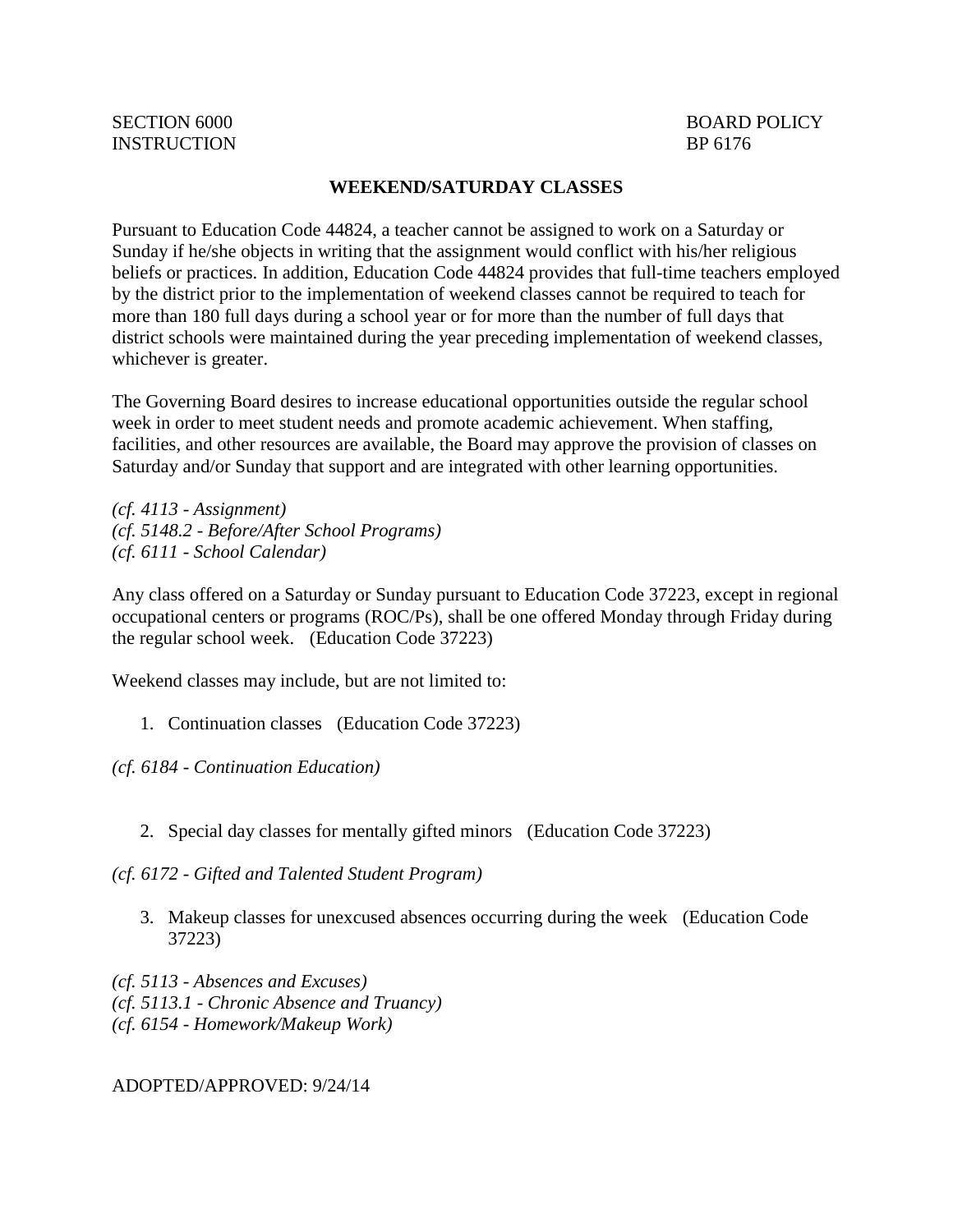4. The programs of an ROC/P (Education Code 37223)

## *(cf. 6178 - Career Technical Education) (cf. 6178.2 - Regional Occupational Center/Program)*

5. Supplemental instruction for students who need additional assistance to meet academic standards or requirements

*(cf. 5123 - Promotion/Acceleration/Retention) (cf. 6146.1 - High School Graduation Requirements) (cf. 6179 - Supplemental Instruction)*

6. Enrichment classes in core academic subjects

*(cf. 6142.91 - Reading/Language Arts Instruction) (cf. 6142.92 - Mathematics Instruction)*

Except in ROC/Ps, weekend attendance shall not result in crediting any student with more than five days of attendance per week. (Education Code 37223)

Attendance at weekend classes offered pursuant to Education Code 37223 shall be voluntary, except that truants, as defined in Education Code 48260, may be required to attend classes on one day of a weekend in order to make up lost instructional time. (Education Code 37223)

A student shall be excused from a weekend class if such attendance would be in conflict with his/her religious beliefs. Such students shall be given priority for enrollment in any other available supplemental instruction offered at a time other than during the weekend.

*(cf. 6141.2 - Recognition of Religious Beliefs and Customs)*

Unless the requirement is waived by the California Department of Education, the district shall provide at least one nutritionally adequate meal during the weekend session in accordance with Education Code 49550.

*(cf. 3550 - Food Service/Child Nutrition Program) (cf. 3553 - Free and Reduced-Price Meals) (cf. 5030 - Student Wellness)*

ADOPTED/APPROVED: 9/24/14